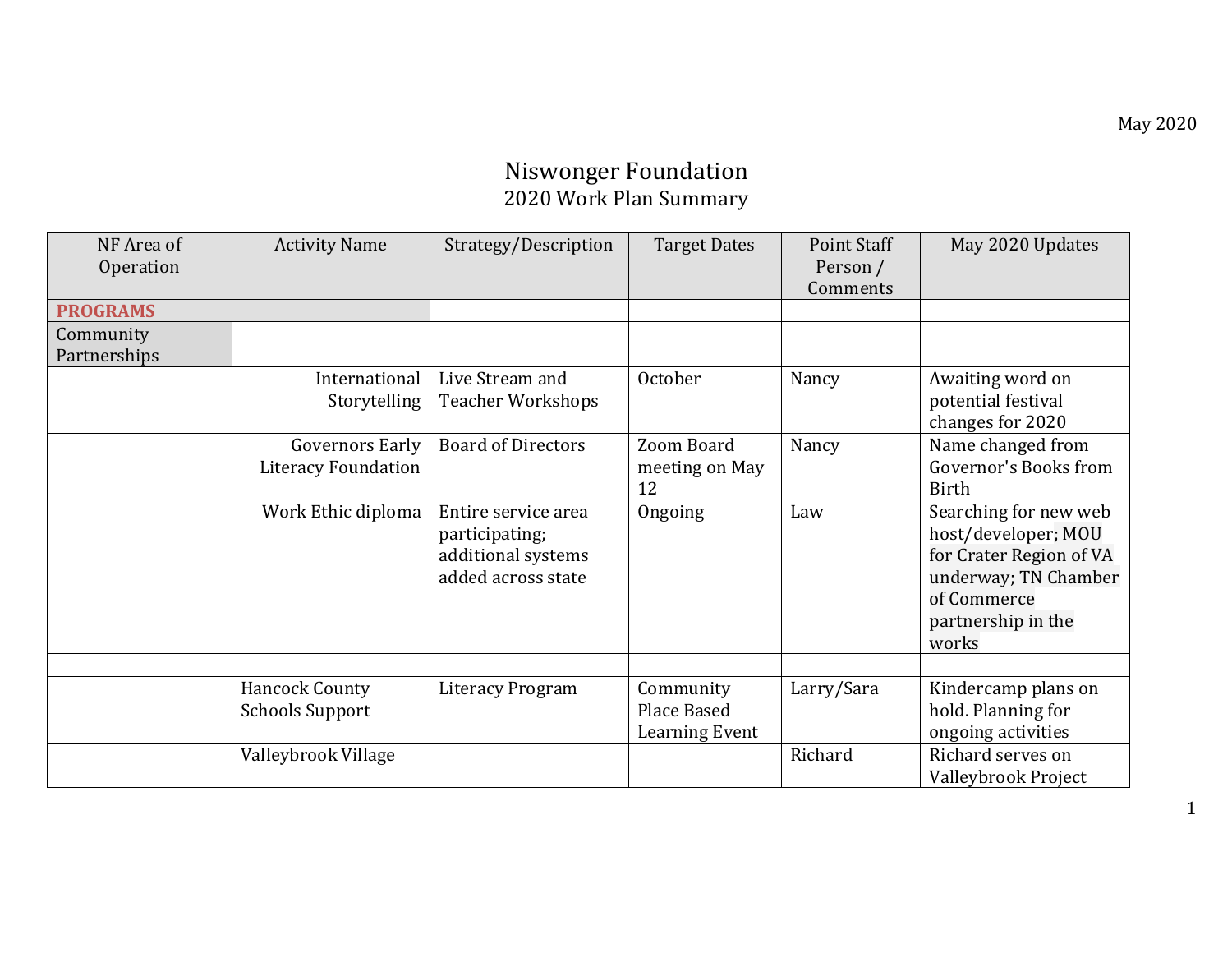|                      |                                           |                                                                                                                                                                                 |                                                                                        |                | <b>EARTH Advisory</b><br>Committee.                                                                                                                                |
|----------------------|-------------------------------------------|---------------------------------------------------------------------------------------------------------------------------------------------------------------------------------|----------------------------------------------------------------------------------------|----------------|--------------------------------------------------------------------------------------------------------------------------------------------------------------------|
|                      | <b>NPAC</b>                               | Camp NPAC for Kids                                                                                                                                                              | Decision has not<br>been made<br>regarding camps<br>for 2020                           | Kathy, Nancy   | Supported 12<br>participants in 2019;<br>awaiting word on 2020                                                                                                     |
|                      | The Dictionary Project                    | Dictionaries for 3rd<br>graders                                                                                                                                                 | $Aug - Dec$<br>(annual)                                                                | <b>Barbara</b> | Will order dictionaries<br>in July for 2020<br>distribution                                                                                                        |
|                      | <b>Second Harvest Food</b><br><b>Bank</b> | Backpack program<br>and Scholars assist<br>with service project                                                                                                                 |                                                                                        | Nancy          | Contribution made for<br>2020                                                                                                                                      |
| <b>CareerConnect</b> | Summer<br>Experience/Interns              | 2 x 2-week immersive<br>career experience;<br>Possible 3 week<br>combined summer<br>experience                                                                                  | 2020 Dates:<br>June 8-12, 15-<br>19:<br>July 6-10, 13-17;<br>3 Week Camp<br>July 13-31 | Law/Gabby      | Planning for two<br><b>Summer Experience</b><br>camps/Made<br>preparations for<br>possible 3 Week<br>Camp/Exploring<br>internship<br>opportunities for<br>students |
|                      | <b>Program Activities</b><br>monthly      | Monthly meetings for %<br>2020, 2021, 20222 have<br>been cancelled due to<br>school not being in<br>session; % 2023 cohort<br>have been recruited and<br>notified of selection, | May 2020- Aug<br>2020                                                                  | Law/Gabby      | Senior banquet<br>postponed; % 2023<br>cohort have been<br>recruited and notified of<br>selection, begin %<br>orientation in the fall                              |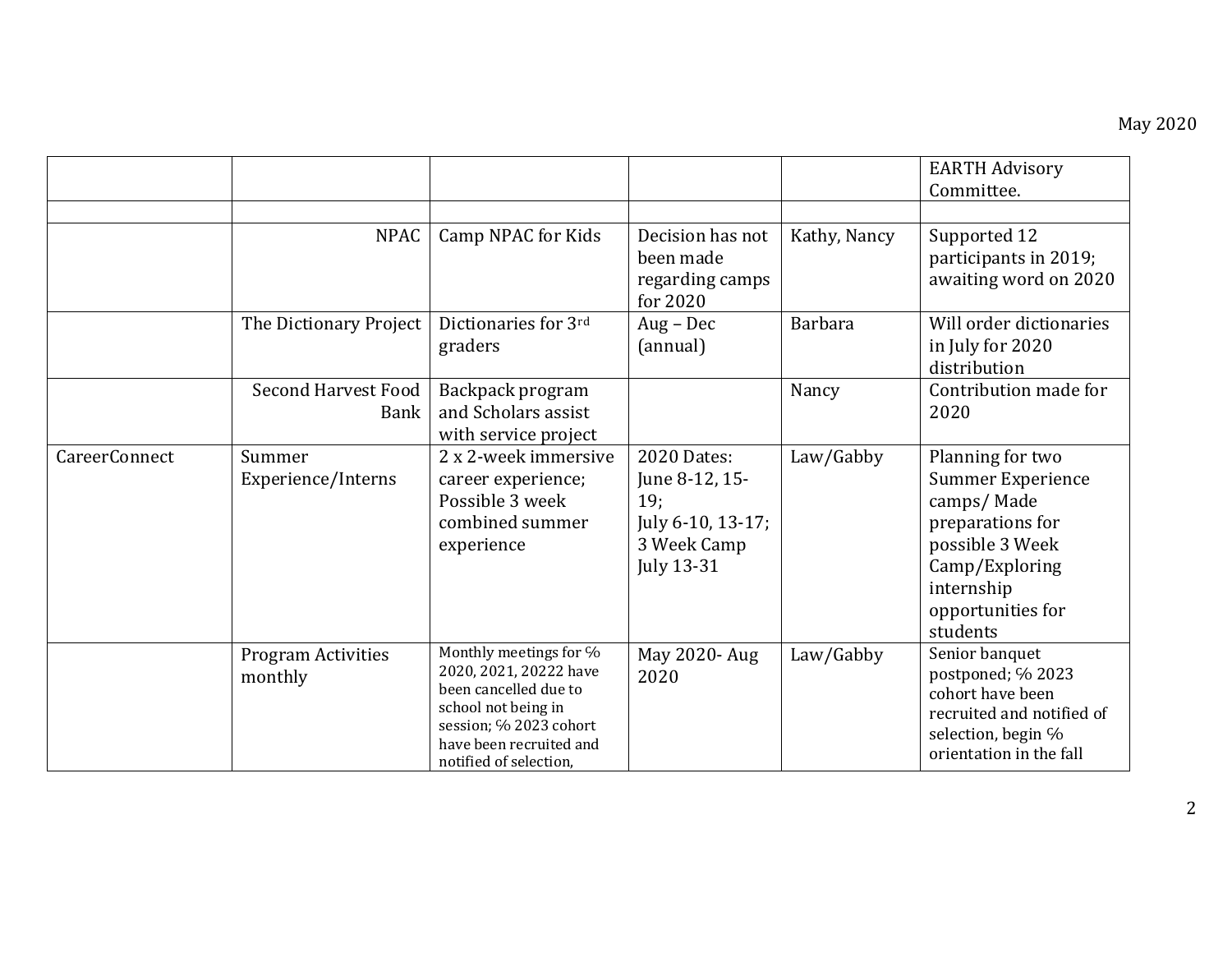| Niswonger Scholars    | Summer Leadership<br>Institute | Leadership Program                                                                                | May 25-29 2020        | Nancy/<br><b>Barbara</b> | In planning process<br>with major adjustments<br>due to Covid-19                          |
|-----------------------|--------------------------------|---------------------------------------------------------------------------------------------------|-----------------------|--------------------------|-------------------------------------------------------------------------------------------|
|                       | Winter Leadership<br>Institute |                                                                                                   | Dec. 17-18 2020       | Nancy/<br><b>Barbara</b> | Planning for 2020<br>Leadership Institute                                                 |
|                       | Alumni Meeting                 |                                                                                                   | December 19,<br>2020  | Nancy/<br><b>Barbara</b> | Planning for 2020<br>Alumni reunion                                                       |
|                       | <b>Scholar Selections</b>      |                                                                                                   | Nov. 10, 2020         | Nancy/<br><b>Barbara</b> | Will be held November<br>10. All home visits for<br>class of 2024 complete                |
|                       | New Scholars Dinner            |                                                                                                   | TBD                   | Nancy/<br><b>Barbara</b> | Due to current situation<br>will reschedule for later<br>in the year                      |
|                       | Scholar trips                  | Seniors - Normandy<br>Sophomore -Outdoor<br>Challenge<br>Juniors - New York<br>Freshmen - Bahamas | 2020                  | Nancy                    | All trips have been<br>cancelled due to<br>current situation with<br>Covid-19             |
|                       | Senior Scholars                | <b>Graduation Dinner</b>                                                                          | Cancelled             | Nancy/<br><b>Barbara</b> | Cancelled, may have<br>private event with<br>seniors only                                 |
| NiswongerCARE<br>(C3) | Staff meeting/<br>trainings    | Transition to weekly<br>virtual<br>meetings/trainings                                             | March 27-?            | Denise/Anita,<br>Shawn   | Virtual staff meetings<br>held every Monday<br>morning                                    |
|                       | Path to College Events         | State-sponsored<br>events to promote<br>college-going culture<br>within the schools:              | Spring 2020<br>events | Anita/Denise/<br>Shawn   | Virtual College<br>Planning Nights and<br><b>College Signing Days</b><br>events are being |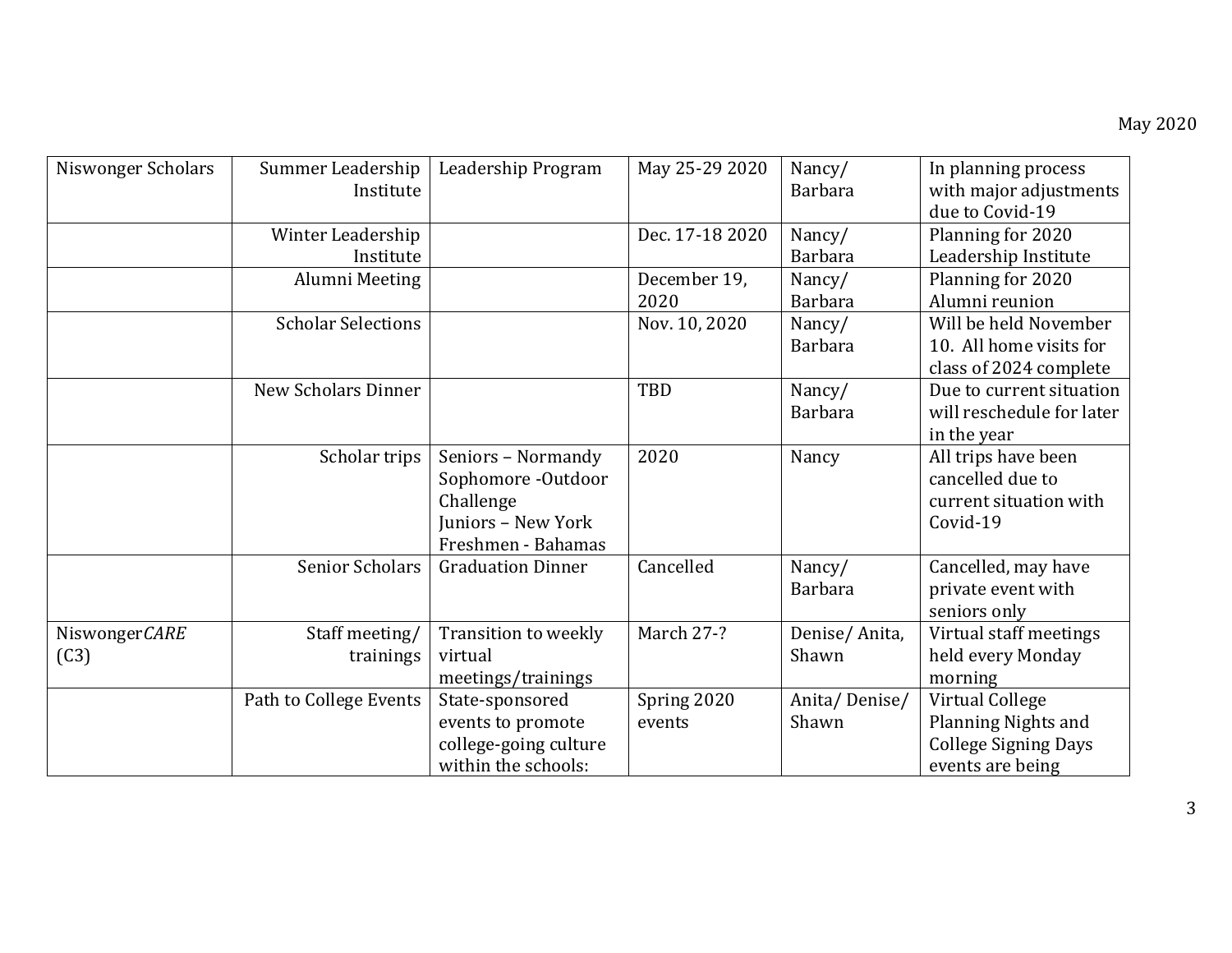|                               |                              |                                                             |                                             |              | planned via Social<br>Media                                                                                                                                                 |
|-------------------------------|------------------------------|-------------------------------------------------------------|---------------------------------------------|--------------|-----------------------------------------------------------------------------------------------------------------------------------------------------------------------------|
|                               | Summer Melt<br>Programming   | Big-Bright-Future                                           | Summer2020                                  | Nellie Greer | Recruitment and<br>enrollment efforts are<br>underway utilizing<br>email and Remind<br>texting to enroll<br>graduating seniors by<br>June 1.                                |
|                               | Outcome/Progress<br>Analysis | Reviewing data<br>regarding progress on<br>major milestones | Ongoing                                     | Denise/Anita | Ongoing compilation<br>and analysis of data<br>including Advisor<br>Activity and FAFSA<br>submissions. Contact<br>logs to track virtual<br>contacts have been<br>developed. |
|                               | Social Media<br>Engagement   | Facebook, Instagram,<br>Twitter, and YouTube,<br>website    | Ongoing/modifi<br>ed for school<br>closures | Advisors     | Social media outreach<br>strategies have been<br>developed, and<br>additional postings<br>about deadlines, and<br>resources are posted<br>multiple times per<br>week.       |
| Personalized<br>Learning (C3) |                              |                                                             |                                             |              |                                                                                                                                                                             |
|                               | Niswonger Online             |                                                             |                                             |              |                                                                                                                                                                             |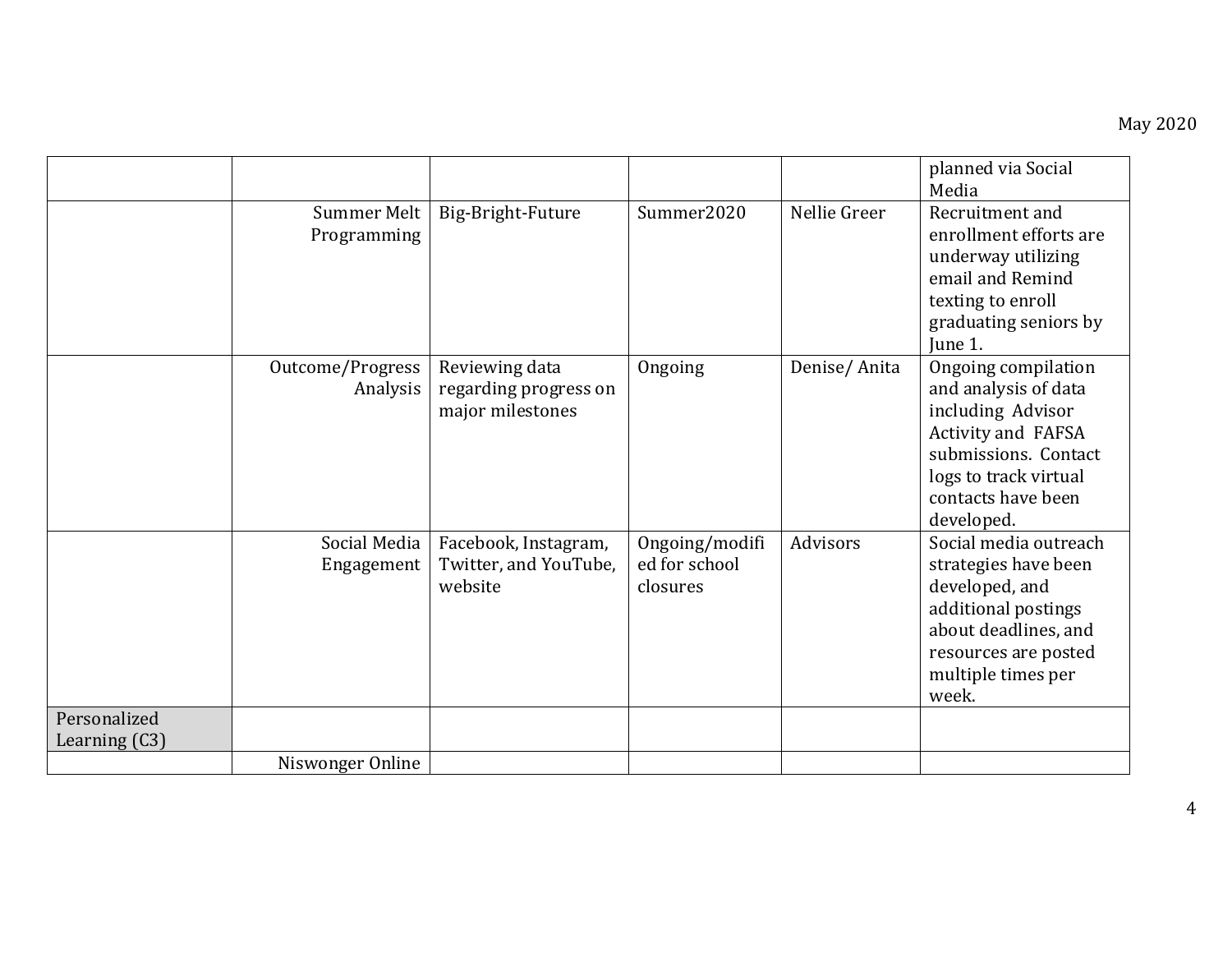| <b>Consortium Fees</b>                          | Ongoing        | Gina | Consortium Seat Fee=<br>$$125/$ seat<br>Affiliate Seat Fee (when<br>no CARE money)=<br>\$175/seat.<br>Fees will remain steady<br>this year.                                |
|-------------------------------------------------|----------------|------|----------------------------------------------------------------------------------------------------------------------------------------------------------------------------|
|                                                 | Spring 2020    | Gina | Courses close May 8th.<br>Final grades are ready<br>May 11th.                                                                                                              |
| COVID-19                                        | Spring 2020    | Gina | All State Board of Ed<br>rules are being<br>followed this semester<br>in regards to student<br>final grades and school<br>closures.                                        |
| COVID-19                                        | Spring 2020    | Gina | Printable Resource<br>website was developed<br>so students could work<br>from home without<br>internet access. Schools<br>are sharing these<br>resources with<br>students. |
|                                                 | Summer 2020    | Gina | <b>Enrollment for Su 20</b><br>has recently started.                                                                                                                       |
| Niswonger Online<br><b>Course Modifications</b> | Su and Fa 2020 | Gina | Due to school<br>shutdowns, many                                                                                                                                           |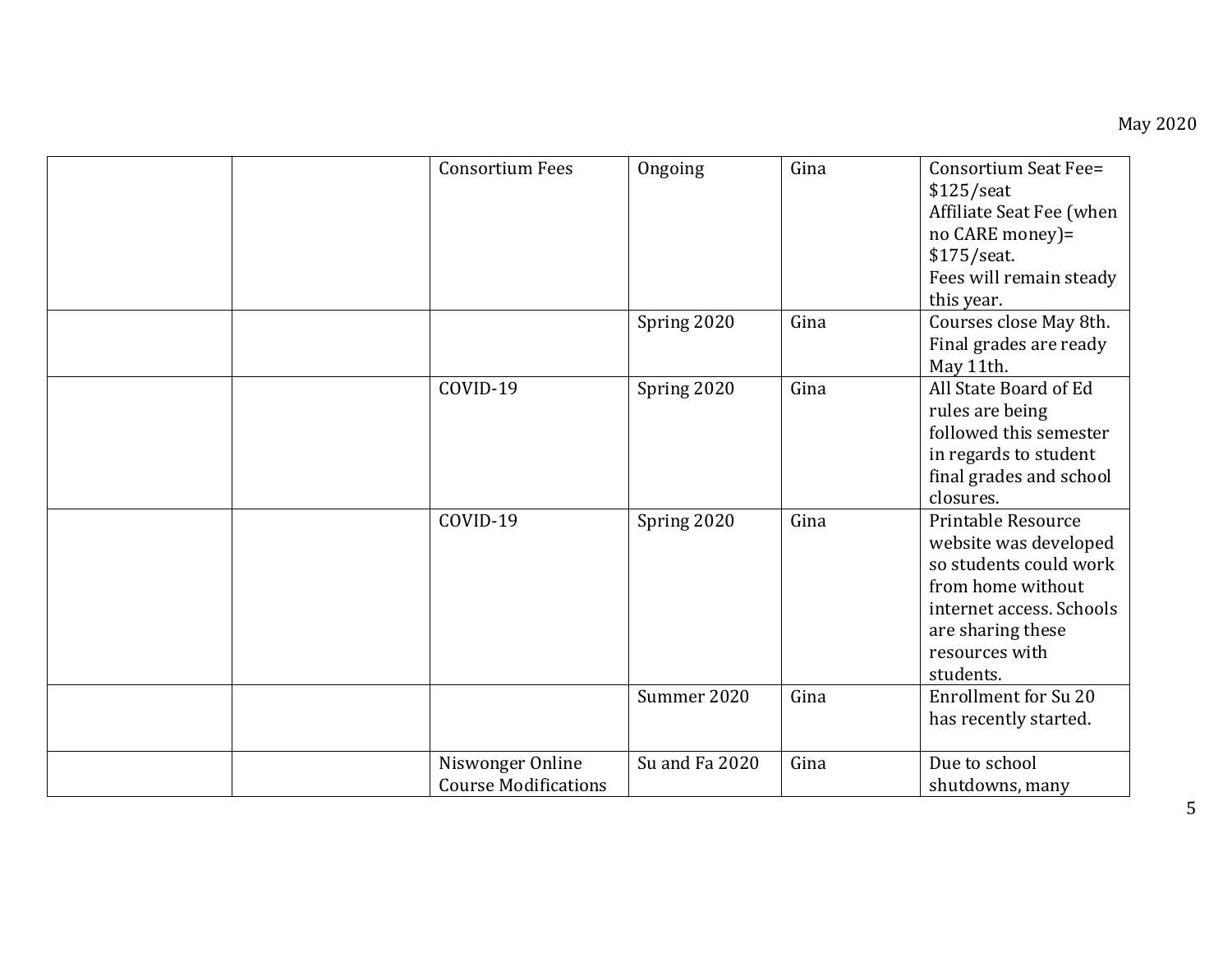|  | COVID-19                                  |                            |              | online courses will<br>need to be modified to<br>remediate for material<br>not covered this spring.                                                            |
|--|-------------------------------------------|----------------------------|--------------|----------------------------------------------------------------------------------------------------------------------------------------------------------------|
|  | <b>Course Catalog</b><br>Expansion        | <b>Coming Fall</b><br>2020 | Gina         | American Sign<br>Language 1-3.<br>Implementation has<br>stalled due to<br>shutdown but teacher<br>is sure it will be ready<br>by Fall                          |
|  | Outreach/<br>Professional<br>Developments | Ongoing                    | Gina/Richard | Multiple PD being<br>developed to hold<br>virtually throughout<br>this summer for our<br>EIR recipient teachers.                                               |
|  | 8th Grade Enrichment                      | Ongoing                    | Gina         | Meetings with schools<br>across state, online and<br>in person, to share<br>benefits of online high<br>school courses during<br>8th grade year                 |
|  | Website<br>niswongeronline.com            | Ongoing                    | Gina         | Continuously updating<br>website to reflect<br>programs and needed<br>information regarding<br>Niswonger Online and<br>Online Dual enrollment<br>opportunities |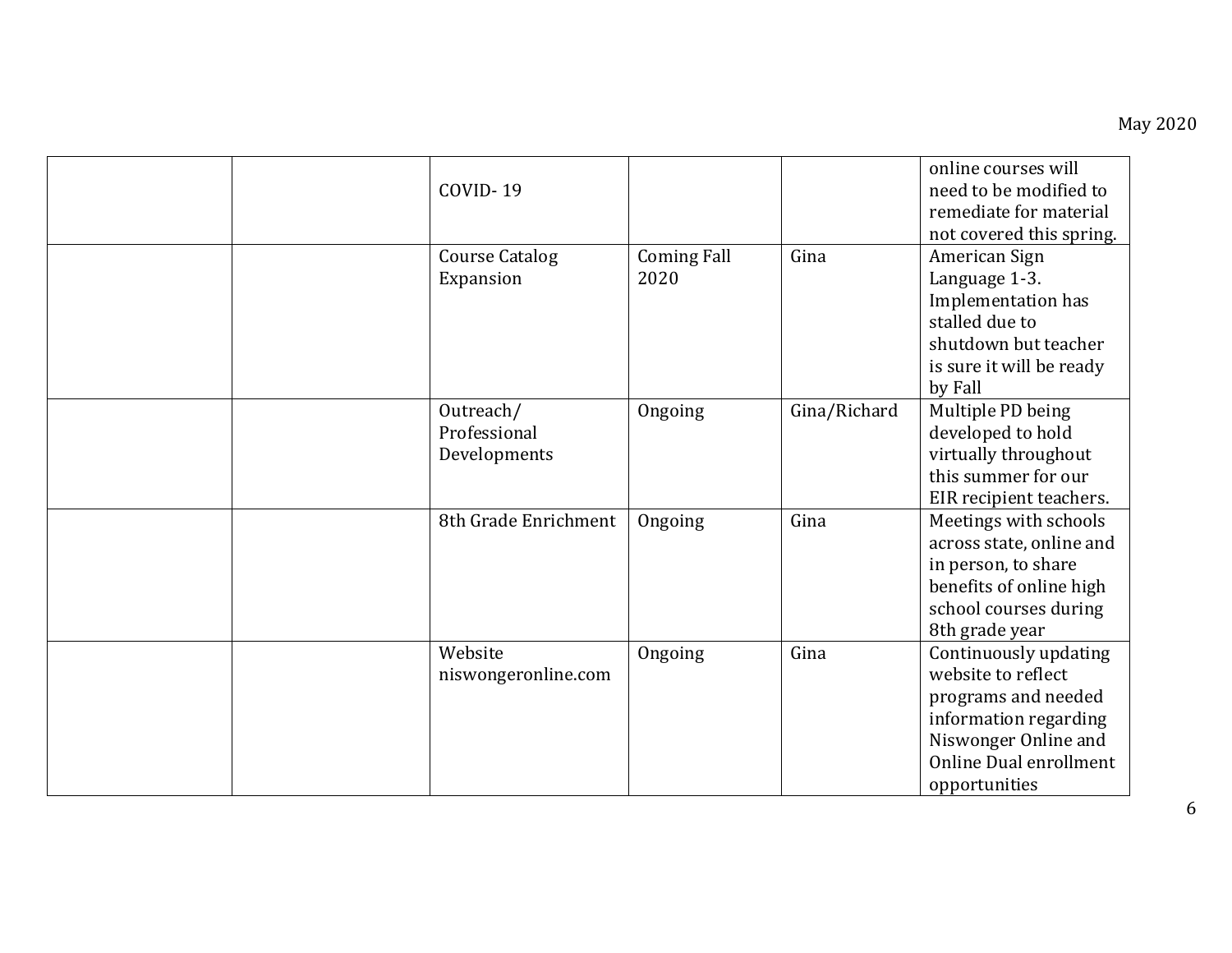| NiswongerCare<br>Online/Affiliate<br>Members         | <b>CARE Funding</b>                   | Ongoing | Gina | New funding scale<br>being offered to 3 new<br>affiliate rural systems.<br>New CARE Funding<br>model is for two years:<br>Seat Fee Yr1-\$0<br>Seat Fee Yr2-\$75<br>Both years school<br>system pays full \$4600<br><b>Affiliate Fee</b> |
|------------------------------------------------------|---------------------------------------|---------|------|-----------------------------------------------------------------------------------------------------------------------------------------------------------------------------------------------------------------------------------------|
|                                                      | Affiliate System Fees                 | Ongoing | Gina | Possible look at<br>changing annual fee set<br>up for Affiliate systems                                                                                                                                                                 |
|                                                      | New Systems                           | Sp 2020 | Gina | Sevier Co will begin<br>enrolling with us in Fall<br>2020                                                                                                                                                                               |
|                                                      | Possible new Systems                  | Sp 2020 | Gina | Will restart<br>conversations with<br>Union Co, Overton Co,<br>and Cannon Co this<br>summer to discuss<br>partnership for<br>2020/21. Reaching out<br>to Scott Campbell from<br>Nashville area to share<br>info                         |
| <b>ETSU Online Dual</b><br>Enrollment<br>Partnership | <b>ETSU Online Dual</b><br>Enrollment | Su 2020 | Gina | No current enrollments<br>for ETSU DE this<br>summer semester.                                                                                                                                                                          |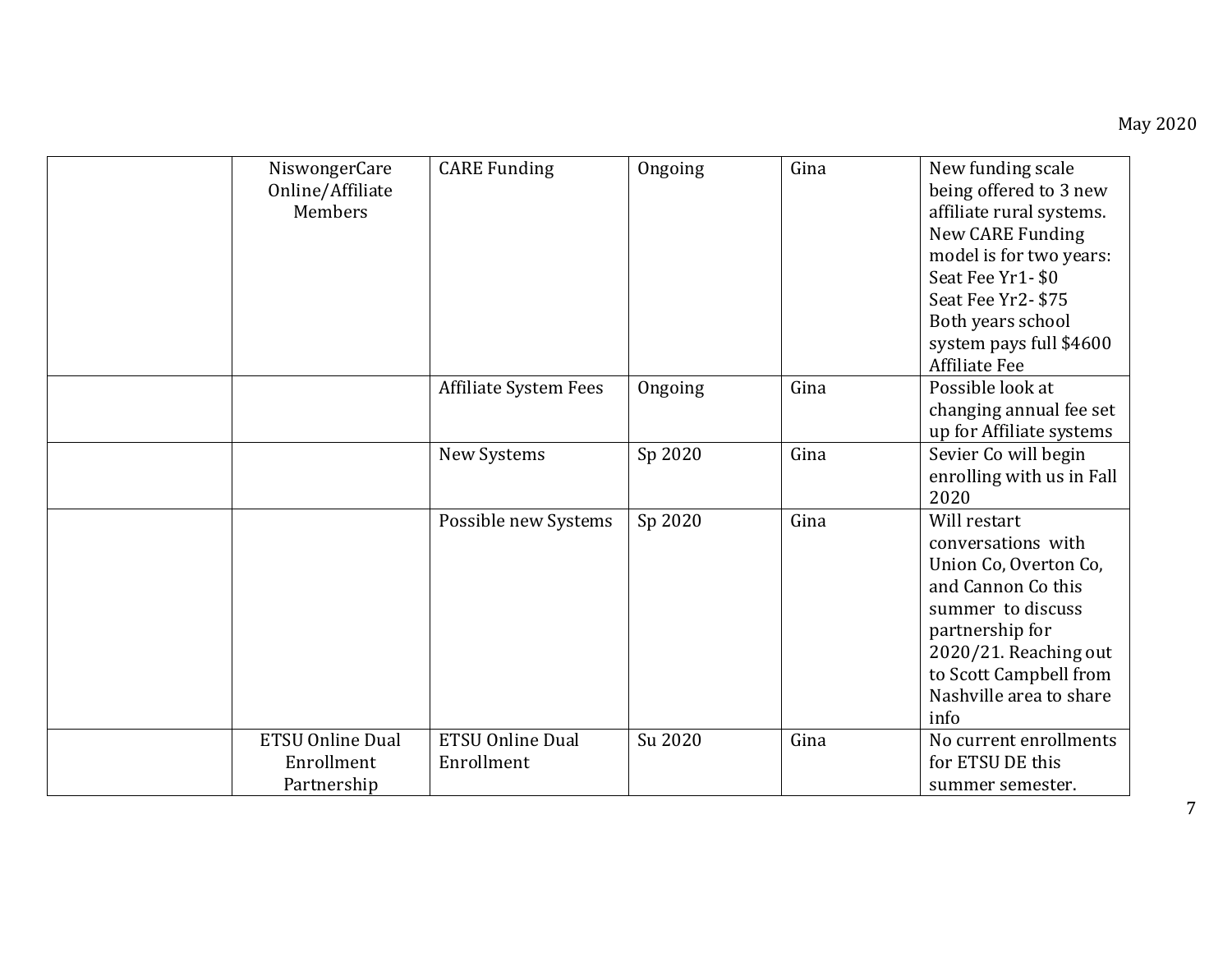|                                  |                                                                       |                                                                          |                | Gina/ETSU<br>Admissions<br>Office   | Big changes in ETSU DE<br>plus shutdown has<br>caused low numbers.<br>Will reach out to new<br>DE director as soon as<br>able.          |
|----------------------------------|-----------------------------------------------------------------------|--------------------------------------------------------------------------|----------------|-------------------------------------|-----------------------------------------------------------------------------------------------------------------------------------------|
|                                  | Walter State and<br>Northeast State Dual<br>Enrollment<br>Partnership |                                                                          | Ongoing        | Gina                                | <b>Expanding online Dual</b><br>Enrollment partnership<br>with WSCC and NESCC.                                                          |
|                                  | Coding                                                                | Variety of topics,<br>levels, and delivery<br>approaches<br>implemented. |                | Richard/ETSU<br>partners            | Partnership activities<br>remain "on hold".                                                                                             |
| Professional<br>Development (C3) |                                                                       |                                                                          |                |                                     |                                                                                                                                         |
|                                  | Symposium                                                             |                                                                          | June 22, 2021  | Vivian/<br>Nancy/<br><b>Barbara</b> | 2020 symposium has<br>been rescheduled for<br>next year                                                                                 |
| <b>Rural LIFE</b>                | <b>Instructional Coaches</b>                                          | Selection                                                                | April/May 2020 | Richard                             | For the 2020/21 school<br>year, we expect to have<br>one new coach. A coach<br>to serve Sevier County<br>will replace one<br>resigning. |
|                                  |                                                                       | School-year training                                                     | ongoing        |                                     | First group of schools<br>met on 2/12 or 2/13                                                                                           |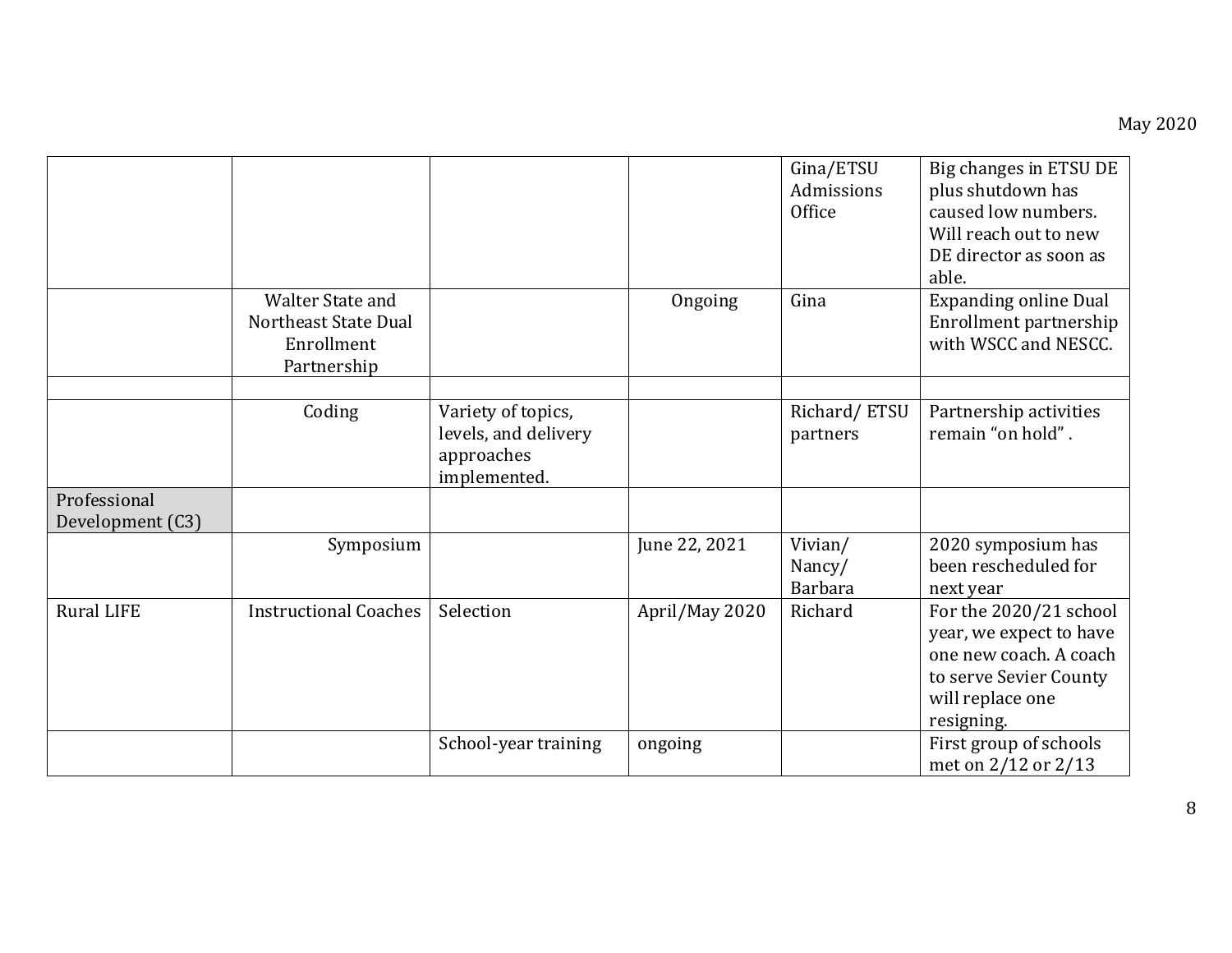|                   |                     |                          |                 |                      | for sustainability         |
|-------------------|---------------------|--------------------------|-----------------|----------------------|----------------------------|
|                   |                     |                          |                 |                      | planning.                  |
|                   |                     |                          |                 |                      | Second group of            |
|                   |                     |                          |                 |                      | schools met on 3/10 for    |
|                   |                     |                          |                 |                      | onboarding.                |
|                   |                     |                          |                 |                      | Weekly coaches             |
|                   |                     |                          |                 |                      | training (facilitated by   |
|                   |                     |                          |                 |                      | Friday Institute and       |
|                   |                     |                          |                 |                      | staff).                    |
|                   |                     |                          |                 |                      | Lead teachers &            |
|                   |                     |                          |                 |                      | principals (weekly by      |
|                   |                     |                          |                 |                      | coaches)                   |
|                   |                     | <b>Summer Institutes</b> | June 2020       |                      | In-depth PD sessions       |
|                   |                     |                          |                 |                      | for any RL teacher. RL     |
|                   |                     |                          |                 |                      | coaches have taken the     |
|                   |                     |                          |                 |                      | lead with planning,        |
|                   |                     |                          |                 |                      | with all sessions          |
|                   |                     |                          |                 |                      | delivered in webinar       |
|                   |                     |                          |                 |                      | format.                    |
|                   | <b>School Plans</b> |                          | ongoing         |                      | School plans from first    |
|                   |                     |                          |                 |                      | group of schools have      |
|                   |                     |                          |                 |                      | been implemented.          |
|                   |                     |                          |                 |                      | Second group will          |
|                   |                     |                          |                 |                      | create plans during the    |
|                   |                     |                          |                 |                      | onboarding process.        |
| NTC (EIR coaching |                     |                          | Presentation to | <b>Richard Bales</b> | <b>Planning for Summer</b> |
| project)          |                     |                          | Superintendents |                      | 2020 kickoff; staff        |
|                   |                     |                          | and Directors   |                      | being hired, schools       |
|                   |                     |                          |                 |                      | recruited.                 |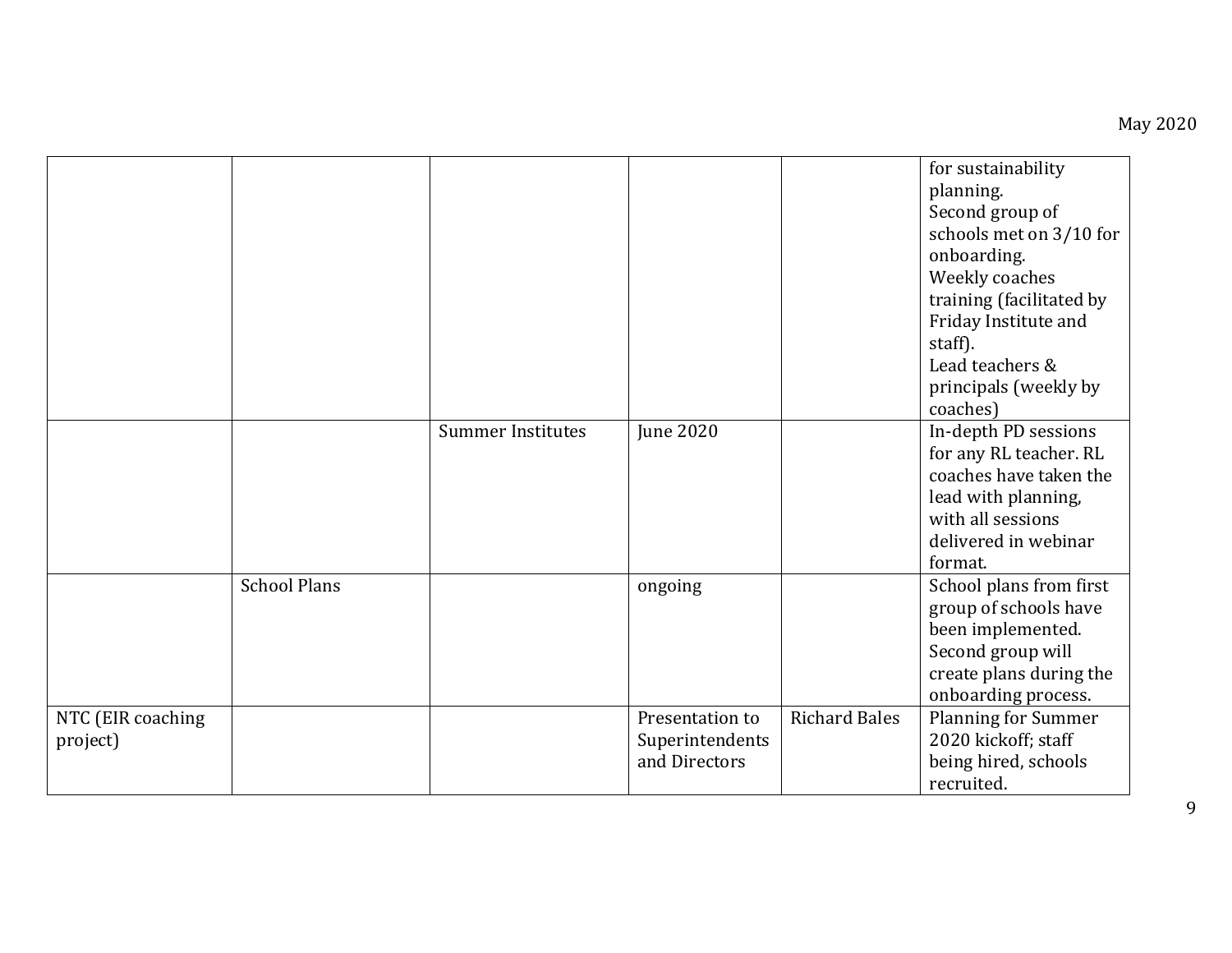| <b>OUTREACH</b>                                     |                                                  |                                                                |                                    |                   |                                                                                          |
|-----------------------------------------------------|--------------------------------------------------|----------------------------------------------------------------|------------------------------------|-------------------|------------------------------------------------------------------------------------------|
| <b>TICUA Board</b>                                  |                                                  | <b>Next Board Meeting</b><br>May 12                            | Ongoing                            | Nancy             | May 12 Board meeting                                                                     |
| Drive to 55                                         |                                                  | Complete TN                                                    | Steering<br>Committee -<br>ongoing | Nancy             | Denise represented<br>Foundation at<br>Pathways event in<br>February, Nashville          |
| <b>Battelle for Kids</b><br>(BFK)                   |                                                  | Rural Collaborative<br>Initiative                              |                                    | Richard/<br>Nancy | Informal meetings                                                                        |
| <b>Gates Foundation</b>                             | Learning Circle                                  | Representative group<br>from TN - Next<br>meeting May 18       | ongoing                            | Nancy             | Learning Circle -<br>Meeting May 18                                                      |
|                                                     | i3/EIR Rural<br>Communities of<br>Practice       | Various<br>(webinars, etc.)                                    |                                    | Richard           |                                                                                          |
| Tennesseans for<br><b>Quality Early</b><br>Learning |                                                  | Nancy was a leader of<br>a Day on the Hill in<br>Feb.          | Ongoing                            | Nancy             | Next Board meeting                                                                       |
| <b>ETSU</b>                                         | <b>Center of Excellence</b><br>in STEM Education | <b>STEM Hub Advisory</b><br>Council monthly<br>meetings        |                                    | Richard           | NF has representation<br>at most STEM Hub<br>meetings                                    |
| Commissioner of<br>Education                        | Commissioner's<br><b>Advisory Council</b>        |                                                                | monthly<br>meetings                | Nancy             | <b>Meeting First Monday</b><br>of each month                                             |
|                                                     |                                                  | <b>US ED Teacher Quality</b><br>Partnership grant<br>(iSLICEE) |                                    |                   | Feb. 14 meeting held to<br>determine mutual<br>efforts, collaboration<br>with Rural LIFE |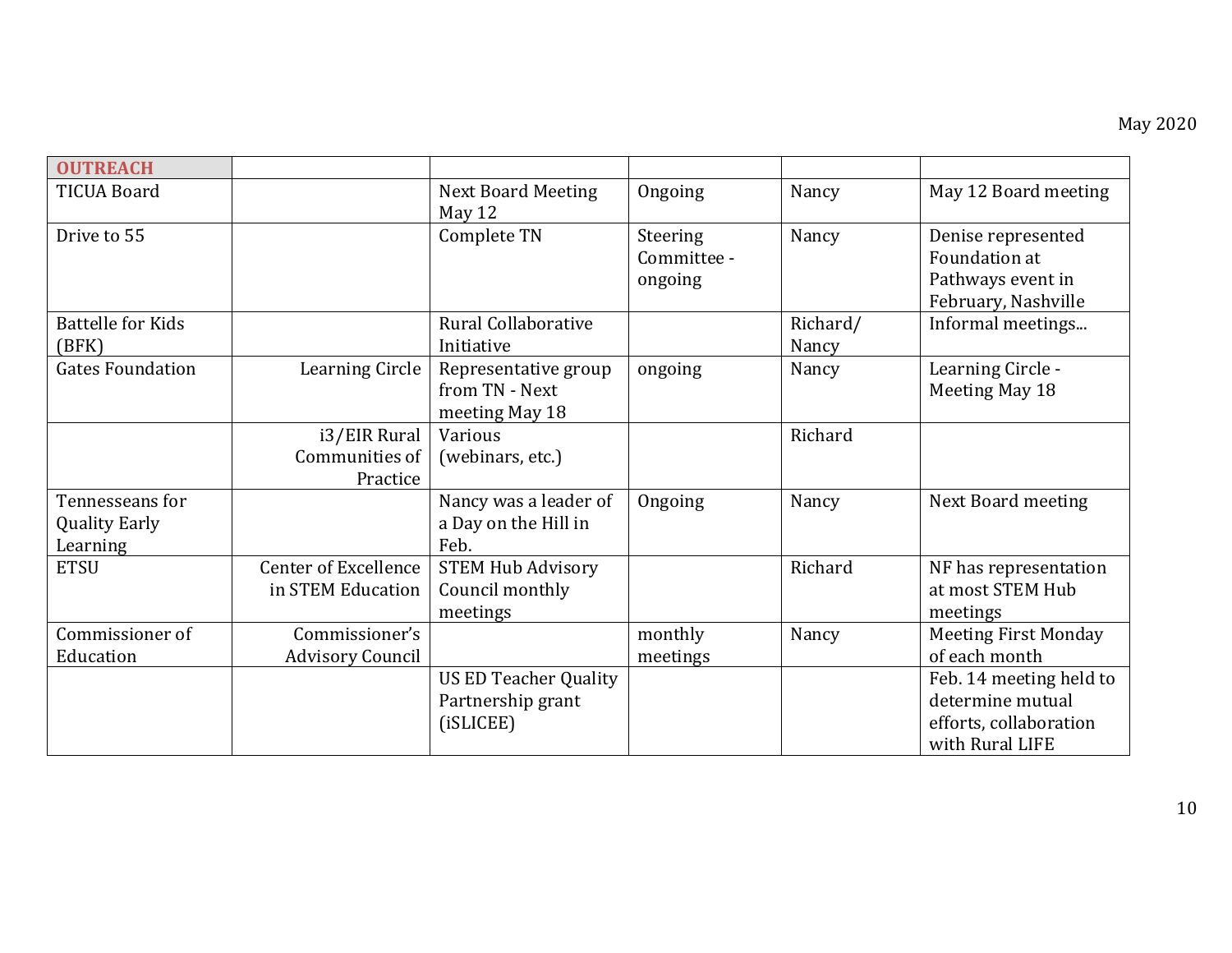| <b>SCORE</b>            |                      | <b>Steering Committee</b><br>Dissolved |         | Nancy     |                              |
|-------------------------|----------------------|----------------------------------------|---------|-----------|------------------------------|
| TN Dept. of Ed. /       |                      | Regular meetings                       |         | Richard/  |                              |
| <b>CORE</b> office      |                      | with Superintendents                   |         | Nancy     |                              |
|                         |                      | and Directors                          |         |           |                              |
| AccelNow                |                      |                                        | ongoing | Richard   |                              |
| Potential Grants &      |                      |                                        |         |           |                              |
| Partnerships            |                      |                                        |         |           |                              |
|                         | <b>VET</b>           | U.S. Dept of Labor via                 |         | Richard/  | submitted July 15,           |
|                         |                      | ARC                                    |         | Nancy     | 2019 not funded              |
|                         | 2020 EIR competition | STEM.LD proposal as                    |         | Richard / | We are in the process        |
|                         | (US Dept. Of Ed)     | mid-pase proposal                      |         | Nancy     | of revising & re-            |
|                         |                      | (\$8M)                                 |         |           | submitting the 2019          |
|                         |                      |                                        |         |           | proposal (STEM.LD)           |
|                         |                      | Early-phase                            |         |           | Poised, with a national      |
|                         |                      | proposals--\$4M with                   |         |           | partner, to submit a         |
|                         |                      | focus on teacher PD                    |         |           | proposal.                    |
|                         | National Science     | Partnership with                       |         |           | Exploring options.           |
|                         | Foundation           | <b>ETSU</b>                            |         |           |                              |
| Local Business &        |                      |                                        | Ongoing | Nancy/Law | Recruiting focused on        |
| Industry                |                      |                                        |         |           | financial giving/            |
|                         |                      |                                        |         |           | expansion ongoing            |
|                         | Tennessee Higher     | <b>Board Member</b>                    | Ongoing | Nancy     | <b>Quarterly Meeting May</b> |
|                         | Education            |                                        |         |           | 15                           |
|                         | Commission           |                                        |         |           |                              |
| <b>ADMINISTRATION</b>   |                      |                                        |         |           |                              |
| <b>&amp; OPERATIONS</b> |                      |                                        |         |           |                              |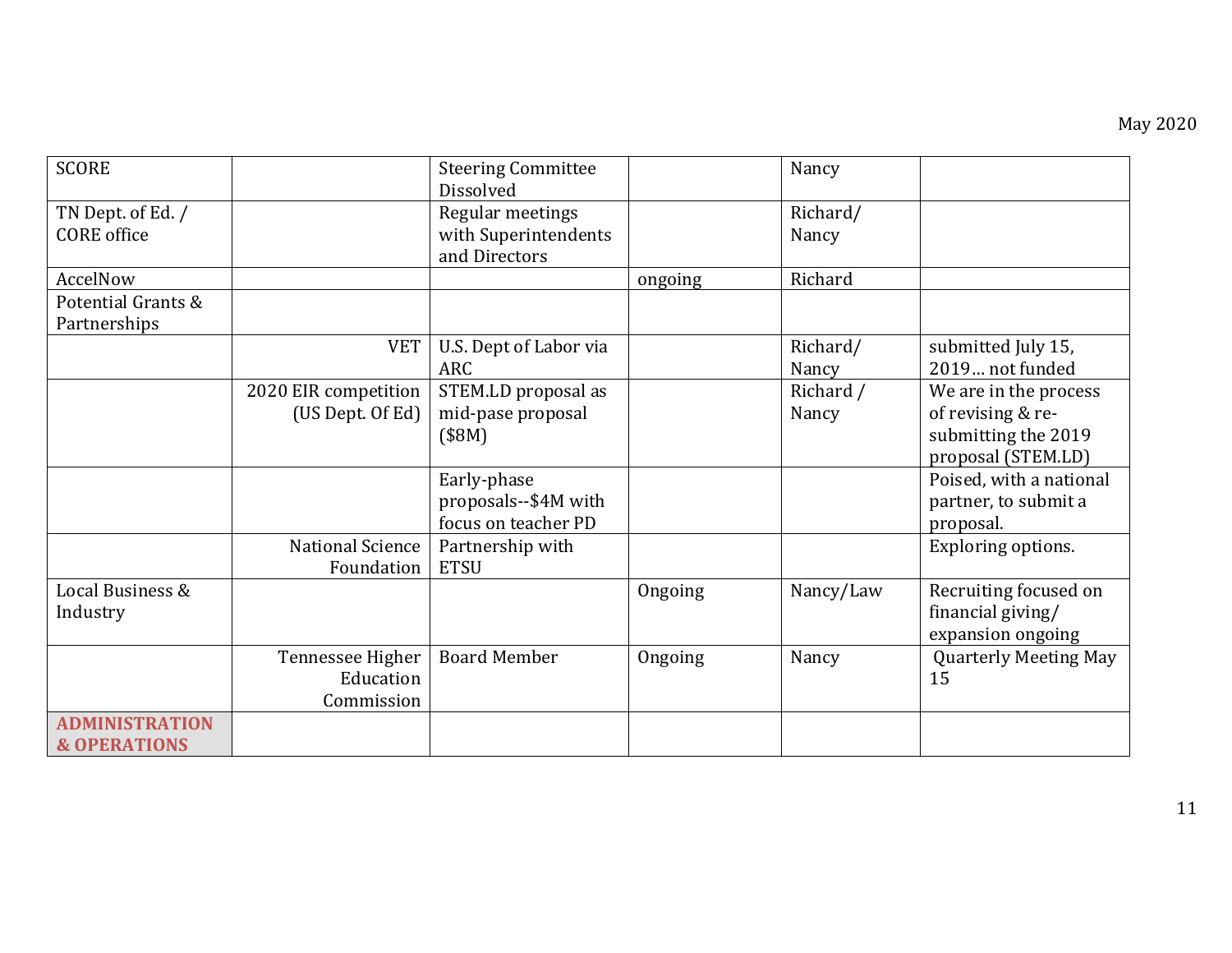| C <sub>3</sub> Leadership |                       |                         |             | Nancy/         | Annual meeting          |
|---------------------------|-----------------------|-------------------------|-------------|----------------|-------------------------|
| Council                   |                       |                         |             | Richard        | December 2020           |
|                           | Web page              | <b>Updates and News</b> | Spring/Fall | <b>Barbara</b> | Major updates           |
|                           |                       |                         | 2020        |                | completed in October,   |
|                           |                       |                         |             |                | maintenance updates     |
|                           |                       |                         |             |                | are ongoing             |
|                           | Publications          | <b>Online News</b>      | Quarterly   | Barbara/       | Next Online News will   |
|                           |                       |                         |             | Nancy          | go out late May         |
|                           |                       | <b>Annual Report</b>    |             | Nancy          | The 2018-19 annual      |
|                           |                       |                         |             |                | report has been mailed. |
|                           |                       | Scholars' Directory     |             | <b>Barbara</b> | 2019 Directory was      |
|                           |                       |                         |             |                | mailed in early         |
|                           |                       |                         |             |                | December                |
|                           | Social Media          |                         |             | <b>Barbara</b> | Ongoing                 |
| Facilities                | New Building          |                         |             | Nancy          | Move Completed 2019     |
| $\&$<br>Memberships       |                       |                         |             |                |                         |
| Subscriptions             |                       |                         |             |                |                         |
|                           | <b>NASSP</b>          |                         |             | Nancy          |                         |
|                           | Learning Forward      |                         |             | Richard        |                         |
|                           | <b>Education Week</b> |                         |             | Richard        |                         |
|                           | Phi Delta Kappa       |                         |             | Nancy          |                         |
|                           | Appalachian Funders   |                         |             | Richard        |                         |
|                           | Network               |                         |             |                |                         |
|                           | ASCD                  |                         |             | Larry          | <b>RL</b> Institutional |
|                           |                       |                         |             |                | Membership              |
|                           |                       |                         |             |                | Completed               |
|                           | <b>ISTE</b>           |                         |             | Richard        |                         |